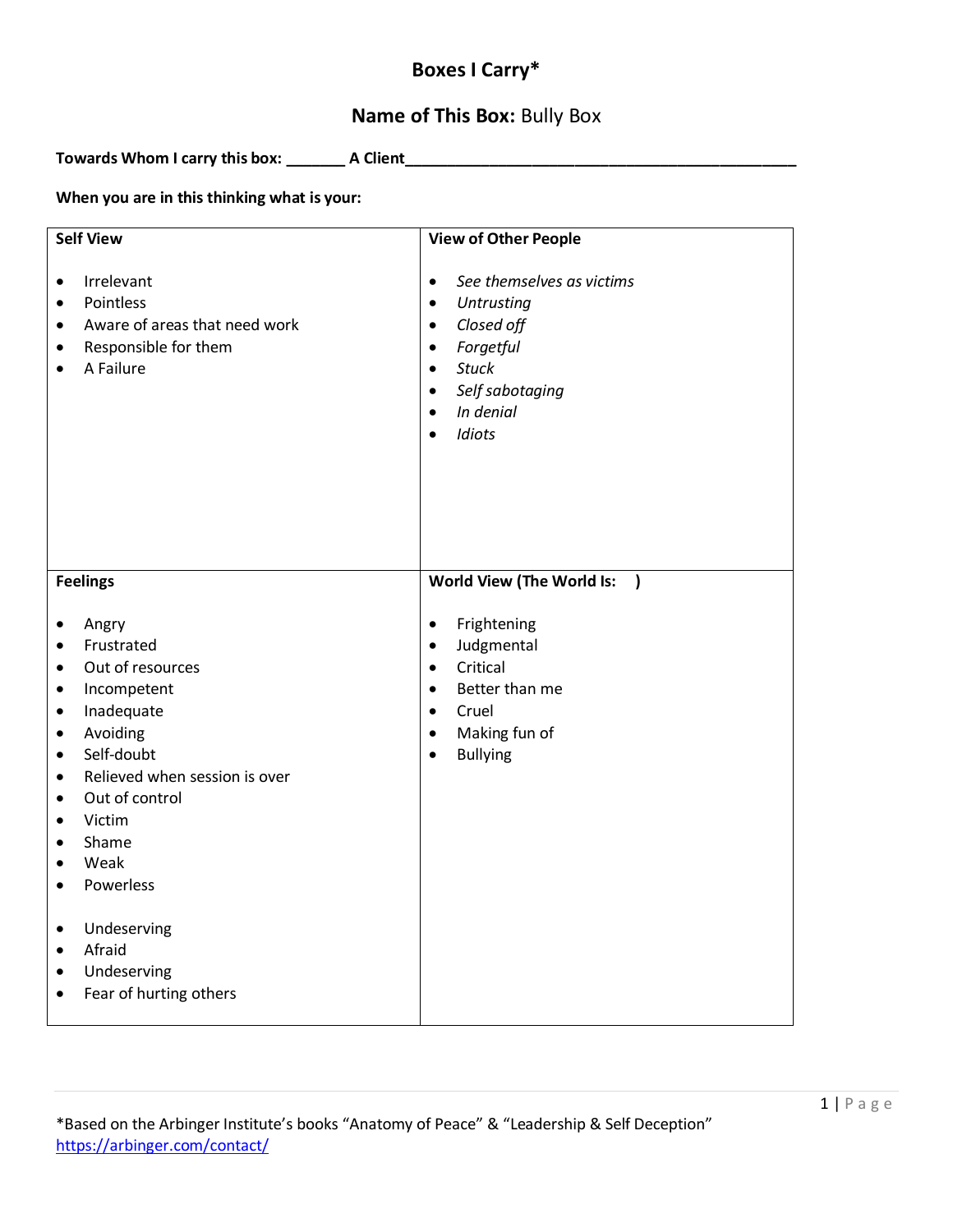#### **Questions to Explore About this Box**

- How much of the truth does this world view represent?
	- o 90%
	- o 10% / 1% true
- What else could be true?
	- o Projected truth, it's not the whole truth
- What happened right before you started feeling this way?
	- o Tense
	- o Knew what she was going to do
	- o The other guys fault
- What are the triggers that put you into this world view?
	- o Not knowing if they're going to show up
	- o Not showing up
	- o Denying what something you know to be true
	- $\circ$  Intimidating tone of voice strong, body behavior Standing up, hanging over me
- $\bullet$
- How does this box feel stuck?
	- Closed in, no where to go, deppression
	- If I didn't feel this way I would stand up to my own potential, acknowledge myself, let go of control, allow for my intuition to guide me. *I would be responsible for my wisdom to come forth and would not anticipate outcomes I would trust myself and my inner wisdom.*
- What are the red flags that tell you that you are seeing the world from "The Box"?
	- o *Feel tense, stomach tightens – happy when it is over feel relieved.*
	- o *Shoulders, stomach not good,*
- How are you seeing others when you are in this world view?
- How are you **self-justifying** your thoughts and feelings when you are in this place?
	- o *Fear that I don't have the knowledge/wisdom to help her see the light, see her potential.*
		- *How do these self-justifying thoughts keep you stuck?*
		- *How could you trust your client?*
		- *They're victims, they're always*
		- *They stay stuck,*
- What justification keeps you in this world view?
	- o
- How does this justification keep you stuck?
	- o Reinforce it
- What would the opposite feeling be?
	- o Relaxed, letting it be their responsibility, not mine
- Tell me about a time when you didn't feel this way?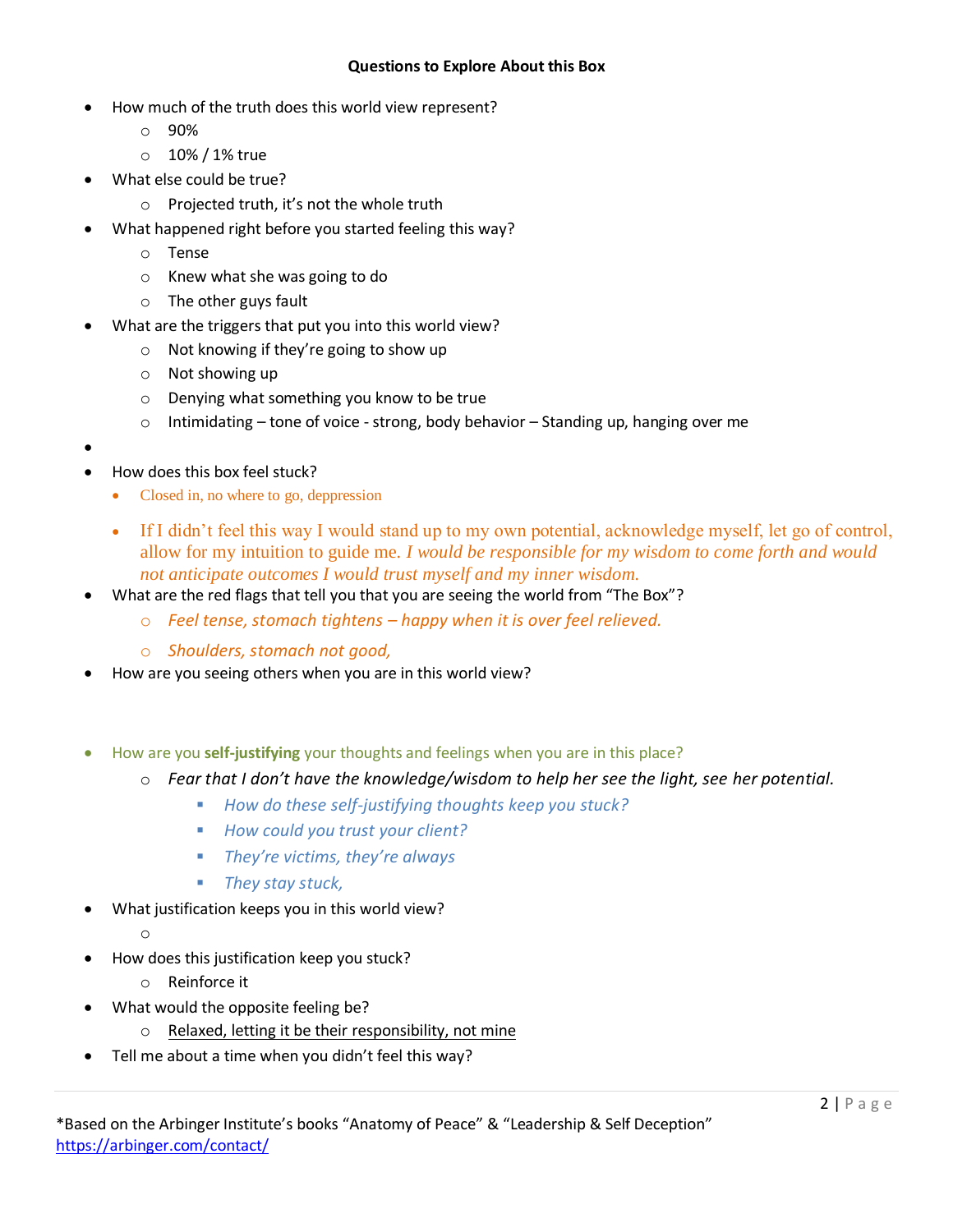- The authors of "Anatomy of Peace and Leadership" & Self Deception would call this "A Box". What could you name this particular box?
	- o *Additional Thoughts: I would listen fully, feel relaxed in my body, use my breath to relax, I would feel pain free, and confident in myself,*
	- o *Action: Listen to where the client wants to focus, develop a focus and ask more questions, allow for more silence, hold the space and breathe myself into a relaxed state, trust my own flow will allow my client to trust hers.*
	- o NOTE: Keep in mind that you probably have more than one box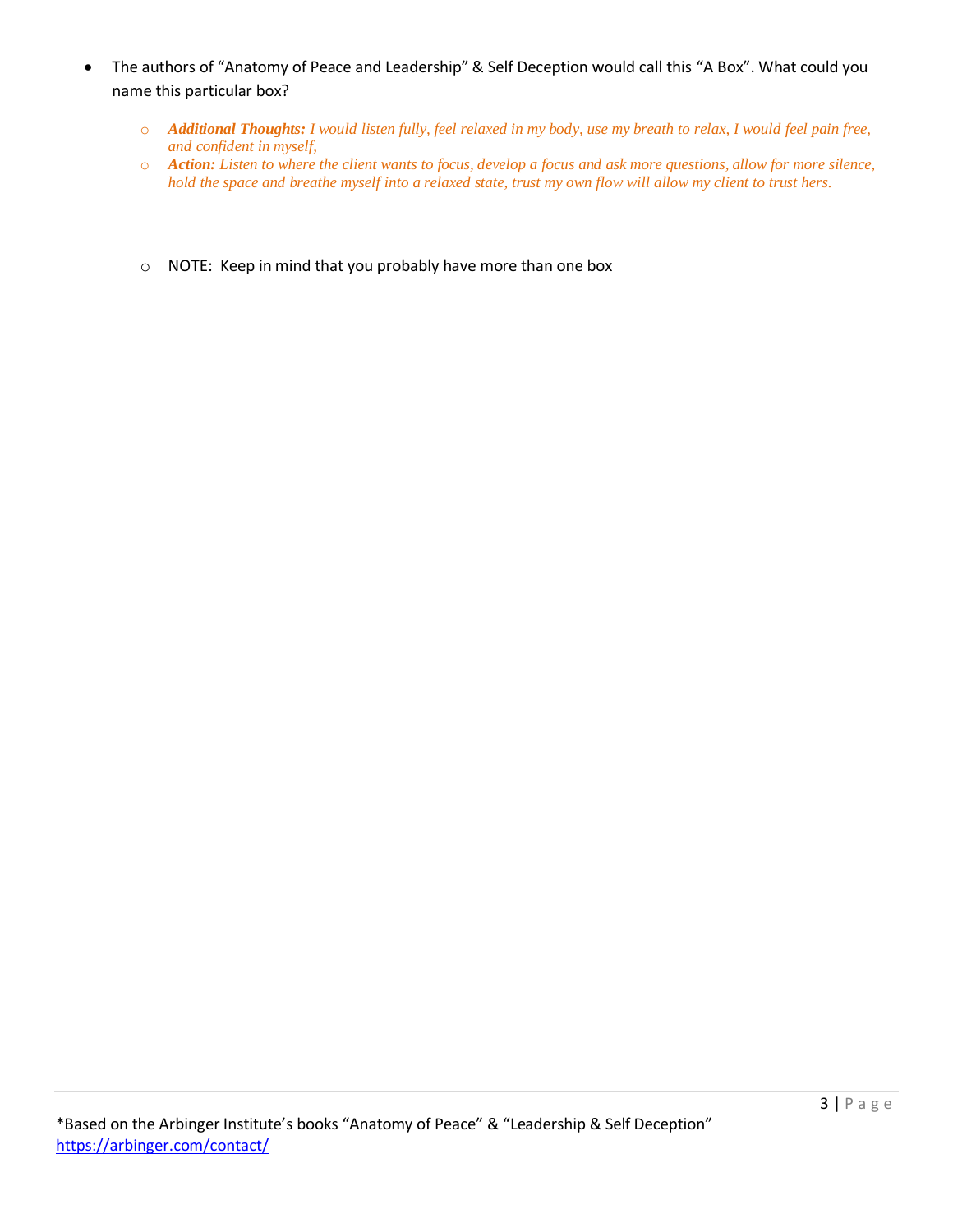# **Out of "The Box" View\***

**Name of this "Out of Box" View: \_\_\_\_\_\_\_\_\_Deserving\_\_\_\_\_\_\_\_\_\_\_\_\_\_\_\_\_\_\_\_\_\_\_\_\_\_\_\_**

**When things are going well:**

| <b>My Self View</b>                                                                                       | <b>View of Other People</b>                                                                             |
|-----------------------------------------------------------------------------------------------------------|---------------------------------------------------------------------------------------------------------|
| Confident<br>Forgiving<br>Loving<br>Wise<br>Letting go of control - Don't have control<br><b>Listener</b> | Their own point<br>Friendly<br>Open<br>Willing to listen<br>Like to be around them<br>Easy to be around |
| <b>Feelings</b>                                                                                           | World View (The World Is: )                                                                             |
| Joyful<br>Safe<br>Competent<br><b>Secure</b><br><b>Deserving</b><br><b>Strong</b><br><b>Empowered</b>     | Peaceful<br>Loving<br><b>Accepting</b><br>More wise<br>Fun                                              |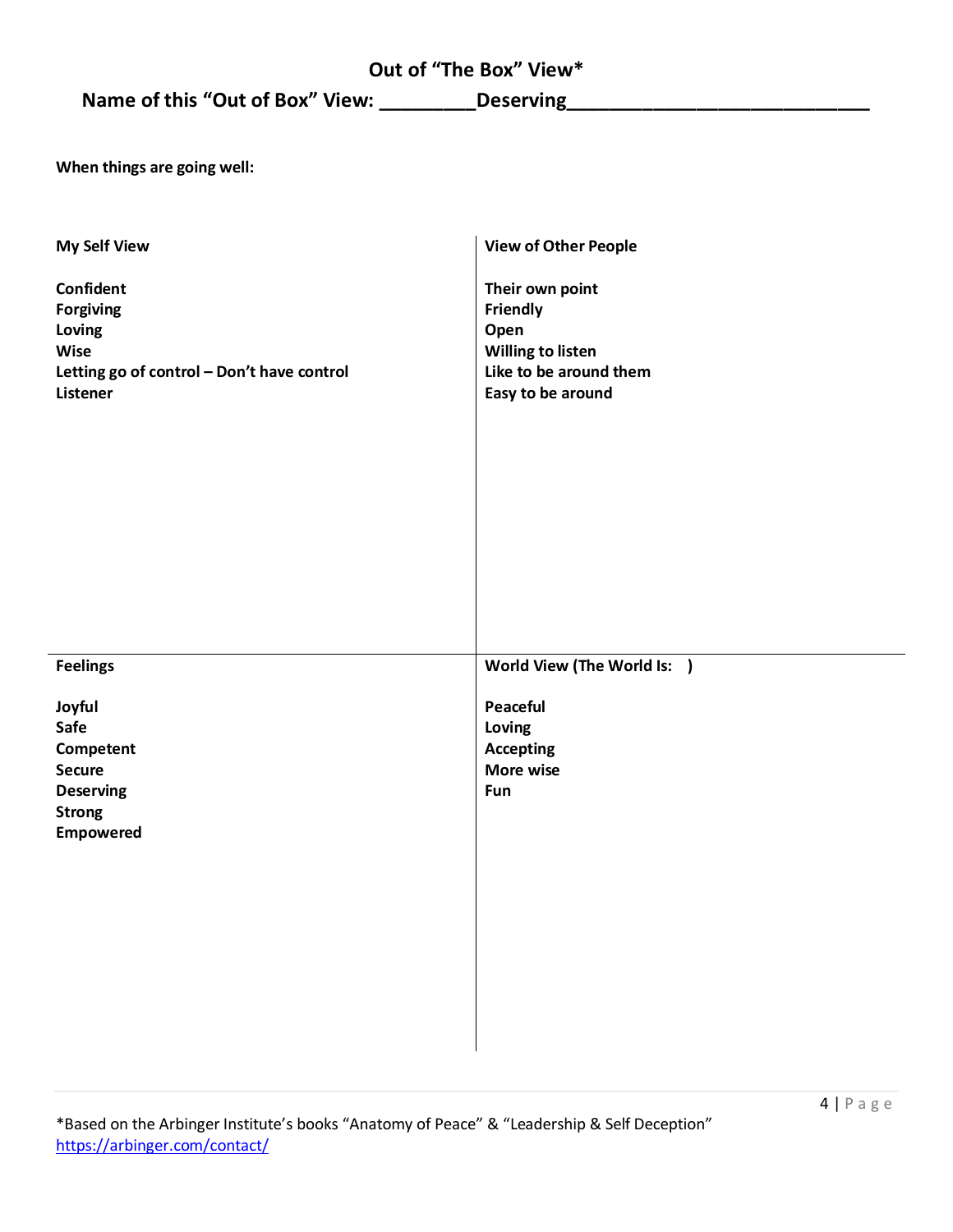- What's the difference in how you feel when you are Inside "The Box" versus Outside "The Box"?
	- o Tense & stressed, frustrated
	- o Let it flow, relaxed, up to that individual to see possibilities (not responsibility)
- Are you able to function better with others Out of "The Box" or in "The Box"?
- Which world view is true more of the time?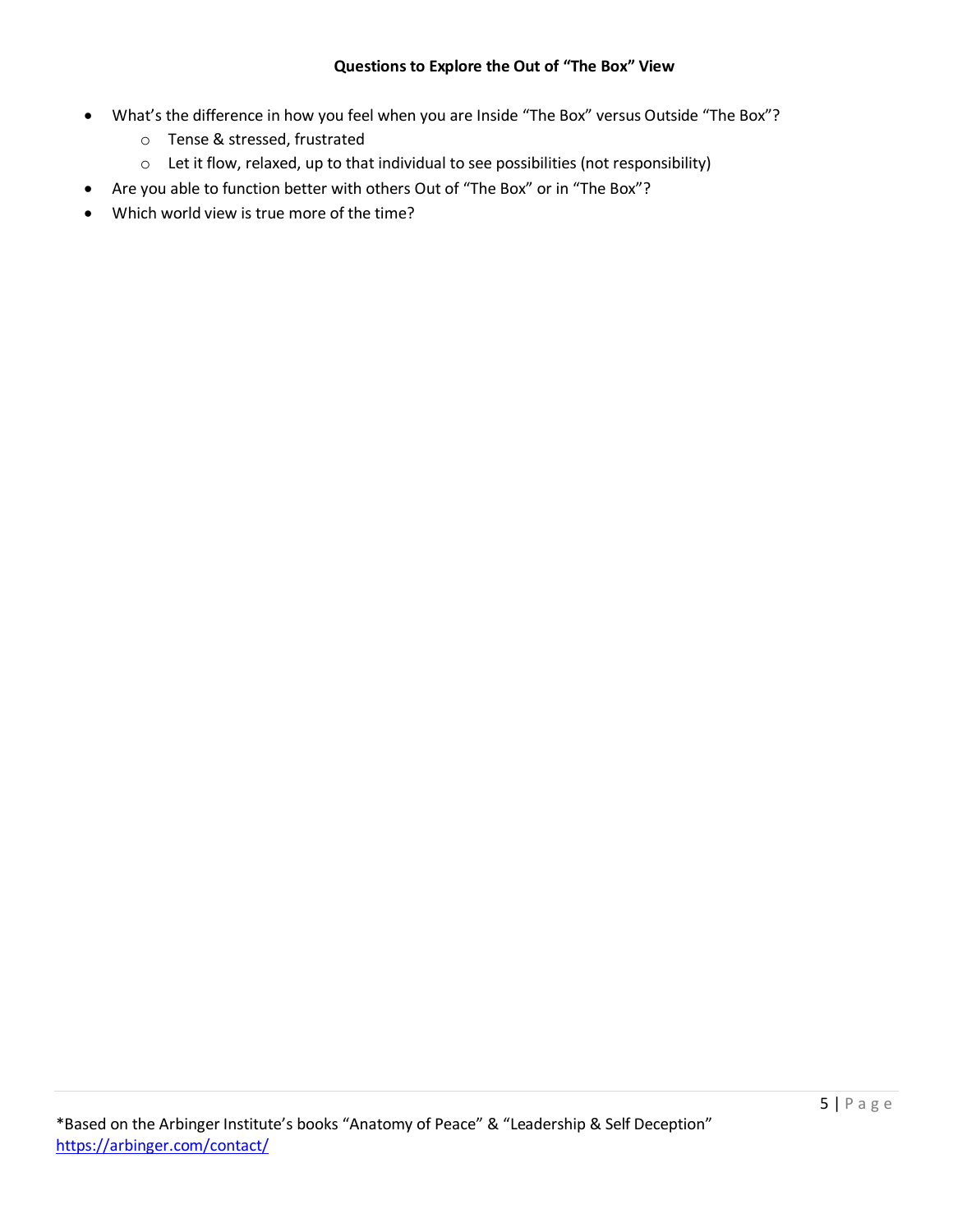### **1. The Process of Getting in "The Box":**

Uncomfortable Feelings  $\rightarrow$  Shift into "The Box"  $\rightarrow$  Distorted Thoughts of Self & Others  $\rightarrow$  Distorted World View =

### **2. The Results of Being in "The Box":**

Behaving in Ways that are Not Productive

- Lashing out
- Displaying angry
- Displaying superiority
- **Closing off**
- Withdrawing
- **•** Self-protecting

Which of these behaviors do you display while you are in "The Box"?

Your distorted world view clouds your perception, thinking, and feelings. This leads you to not be your best self and not to act in ways that are constructive.

# **How is the way you're behaving while you're in "The Box" like how the person (or situation) that you let trigger you into "The Box" is behaving towards you?**

## **3. The "Boxes I Carry" – Intervention Tool (Getting Out of "The Box")**

- 1. Recognize that you have slipped into seeing things from "The Box".
	- a. Dread, looking at the clock,
- 2. Recognize that what you see from "The Box" is a distorted view of others and the world and that it's not the *whole* truth.
- 3. *Choose* not to see things that way and choose to return to your Out of "The Box" World View.
- 4. Behave and communicate the way you *choose* to, rather than just reacting to your Box.

### **NOTES:**

- Over time, as you practice being aware of your Box, you will **build a tipping point** and will move into staying in your healthy world view (Out of "The Box") more of the time.
- You will be **more aware of when you slip into the unhealthy world view** (The Box) and will be able to make a choice of whether to stay in ("The Box") or not. You will be also find that you will be able to slip out of your Old World View ("The Box") more easily.
- This can be hard work. Your mind feels safe and like it's in a familiar place when you're in "The Box." So, it sometimes **fights to stay in "The Box".** You may feel disoriented while working on being Out of "The Box" more of the time. At some point you will begin to feel more comfortable.
- You may have more than one unhealthy Word View Box and may need to do this exercise more than once.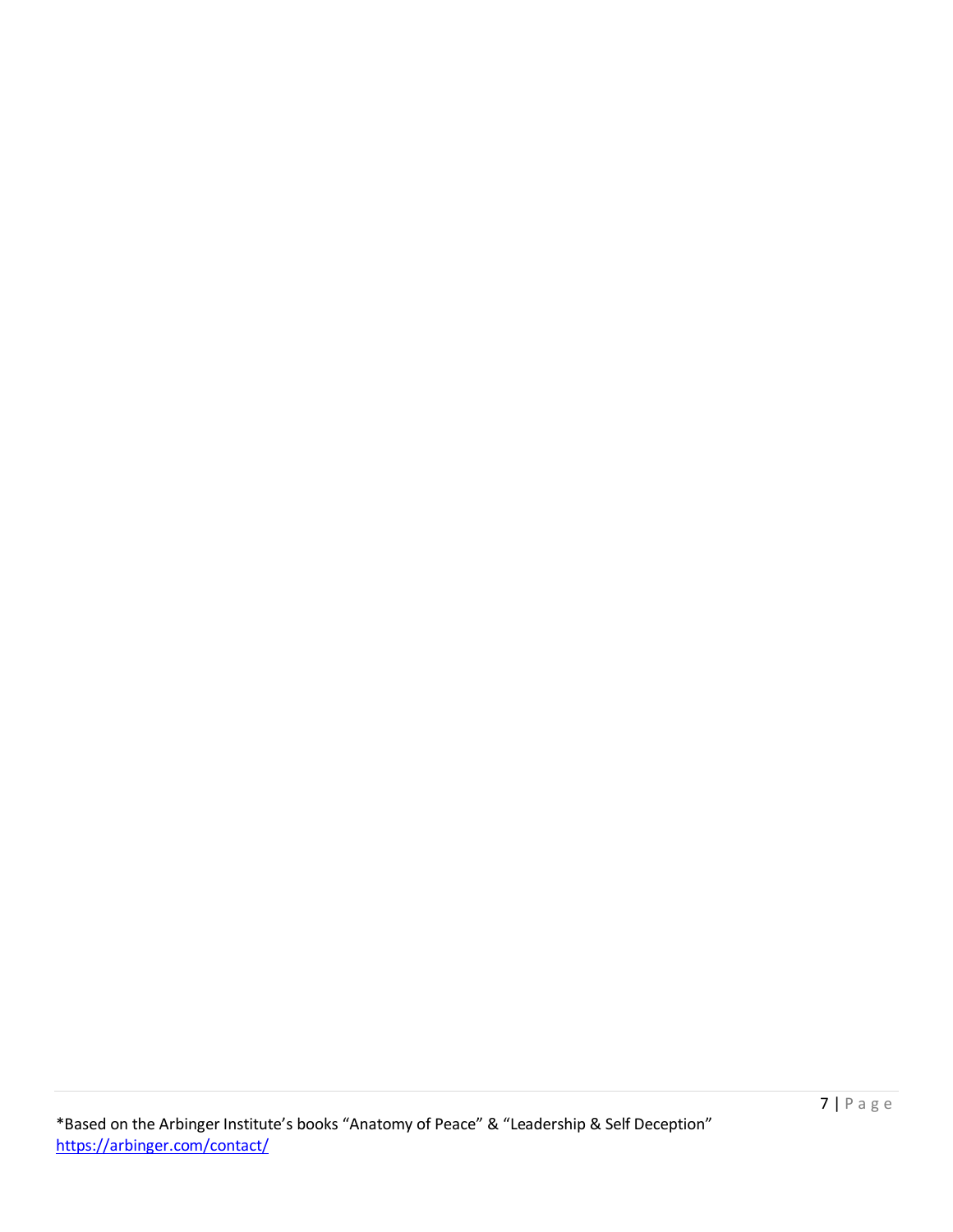### **Self-Reflection Writing/Drawing Prompts to Deepen the Learning:**

- How am I behaving that is like my view of others when I am seeing the world from inside "The Box"?
- What keeps me in "The Box" when I let myself be triggered into it?
- How can I stay out of "The Box" more of the time?

### **Ways of Being**

There are mainly two ways of being:

- Responsive or Resistant
- How you're seeing others and the world (in "The Box" or out of "The Box") impacts whether you are Responsive or Resistant
- Your Behavior is impacted by whether you are feeling Responsive or Resistant
- What others see is your Behavior
- Your Behavior as seen by others, impacts how they see the world, and thus how they behave towards you